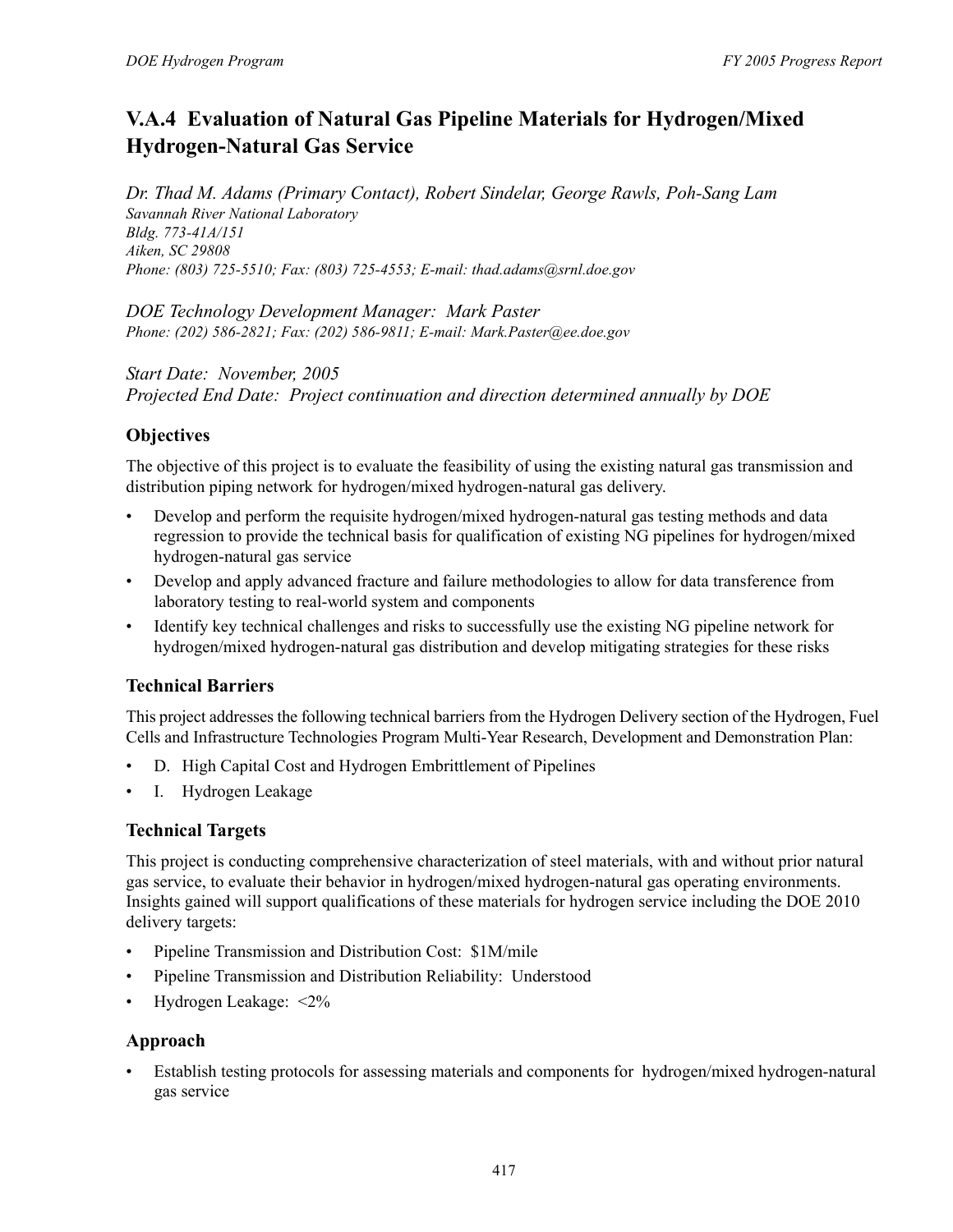- Establish baseline testing methodologies by evaluating existing NG transmission and distribution pipeline materials
- Apply advanced fracture methodologies to allow for laboratory data to be transferred to real-world systems and components
- Test existing NG transmission and distribution pipeline materials and components in hydrogen/mixed hydrogen-natural gas environments
	- Generate data for advanced fracture modeling
	- Generate data to provide technical basis for understanding hydrogen embrittlement and materials reliability

#### **Accomplishments**

- Performed extensive literature review of hydrogen embrittlement, fracture, and fatigue for pipeline steel materials
- Re-established high pressure hydrogen test facilities and completed safety documentation
- Initiated sub-critical hydrogen cracking  $(K<sub>th</sub>)$  tests of C-ring specimens harvested from archival natural gas piping materials

## **Future Directions**

- Perform mechanical testing of hydrogen charged archival NG piping samples
- Perform  $K<sub>th</sub>$  testing of self-loaded C-ring piping specimens
- Perform advanced fracture modeling to allow for data transference and prediction of actual system from lab scale data
- Development of environment modified/controlled failure assessment diagrams
- Evaluate and test fatigue in typical pipeline materials
- Perform burst prediction modeling and testing: understanding the effects of hydrogen on pipe burst properties

## **Introduction**

The use of the natural gas pipeline network to deliver pure hydrogen or mixed (natural gas/ hydrogen gas) gas, without significant modification, could provide major cost/schedule benefits in the transition to a hydrogen energy economy. Natural gas is presently transported long distances at highpressure (generally between 500 and 1200 psig) and distributed at lower pressure (below 100 psig) to endusers. Similar practices are likely to emerge for hydrogen. High-pressure natural gas (and hydrogen pipelines) today use steel alloys, while natural gas "distribution" pipes can be made of a variety of materials such as cast iron, copper, steel or plastic (PVC or PE). The process of transitioning to hydrogen delivery via the existing network is complicated by the diversity of materials used in natural gas piping systems and of operating strategies adopted by utility operators. Steel and plastic are the

primary materials, but even these materials will have subsets that may be more or less acceptable for hydrogen service. The aging effects of natural gas service, coupled with the new environment of hydrogen service, need to be quantified to assure safe service conditions. For example, carbon steels are susceptible to hydrogen embrittlement and cracking. Plastic materials may also experience a loss in ductility or reduction in other mechanical properties either through aging or through exposure to some gas concentrations under some operating temperature and pressure conditions. The development of the technical basis for qualifying the use of existing natural gas pipeline materials (steels and plastics) for hydrogen service is proposed. The work will focus on the effects of hydrogen service on physical and mechanical properties such as tensile strength, fracture resistance, etc, and on their impacts on pipeline burst pressure and flaw tolerance.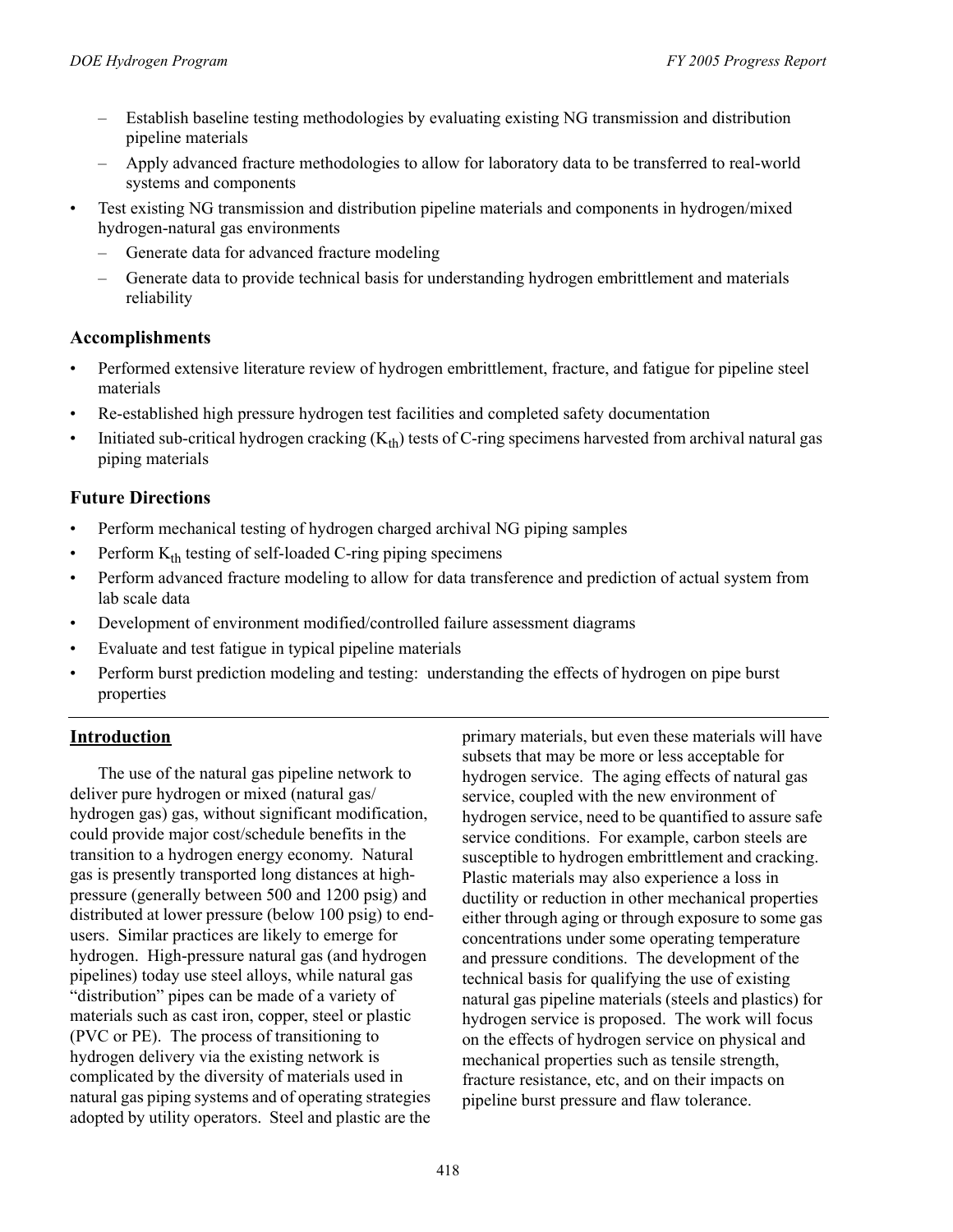Hydrogen embrittlement can include surface cracking, slow crack growth, loss of ductility, and decreases in fracture stress. This deterioration can lead to premature failure, possibly with little warning. Safety is paramount to all aspects of natural gas operations so before hydrogen gas can be introduced into the pipeline, operators must be assured that embrittlement risks have been minimized. For steel pipes, there is considerable debate whether or not hydrogen gas would have a significant effect on operating performance. The reliability of the hydrogen pipeline system is of the utmost concern for the DOE, DOT, other regulators, and stakeholders, whether using the existing natural gas delivery system or installing new dedicated hydrogen delivery systems. To this end, it is critical that a complete understanding of the effects of hydrogen embrittlement/degradation processes in these pipeline materials is developed to support the basis for qualification of the materials and existing system for hydrogen service.

#### **Approach**

In the past, hydrogen-induced losses in mechanical properties have been attributed to three primary factors:

- the development of a critical, absorbed, localized hydrogen concentration;
- the existence of a critical stress intensity (crack length and applied or residual stress); and
- the existence of a susceptible path for hydrogen damage

Full characterization of the mechanical behavior of natural gas pipeline alloys which have experienced extensive field service when exposed to gaseous hydrogen comprises the central focus of the proposed research. The investigation of the ability of existing distribution pipeline steels to transport either nominally pure gaseous hydrogen (GH2) or mixed hydrogen–natural gas  $(i.e., hythane—20\%H<sub>2</sub>-80\%$ natural gas) will consist of four tasks. Task I will investigate the mechanical properties of typical pipeline steels exposed to the expected hydrogen/ mixed hydrogen-natural gas environments and will evaluate the overall susceptibility of these materials to hydrogen embrittlement using advanced fracture

mechanics measurement techniques and analysis. Task II will focus on the development of environment controlled/modified failure assessment diagrams used to predict flaw tolerance and stability in pipeline systems. Task III will evaluate fatigue behavior of pipes in distribution service environments. Task IV will consist of finite element modeling using properties developed in the previous phases to predict burst failure.

#### **Results**

This research was initiated in fall of 2004 with limited funding. Since that time, an extensive literature review was performed on hydrogen and mixed hydrogen-natural gas (hythane) effects (embrittlement, sub-critical cracking, fracture toughness) on typical API pipeline steels. This review has suggested that a clear consensus with regard to the microalloyed API-type pipeline steels with respect to extent or occurrence of hydrogen embrittlement is lacking. Additionally, there is much evidence that the hydrogen purity plays a critical role in either increasing or decreasing the susceptibility of these materials to hydrogen embrittlement (see Figure 1).

Preliminary testing of samples harvested from API-5L X42 archival natural gas piping provided by South Carolina Electric and Gas has begun. Subcritical cracking samples comprised of notched C-ring specimens harvested from the nominal 4"



**Figure 1.** Impact of Hydrogen Gas Purity on Fatigue Crack Growth Rates (J.H. Holbrook, Battelle Labs, 1988)